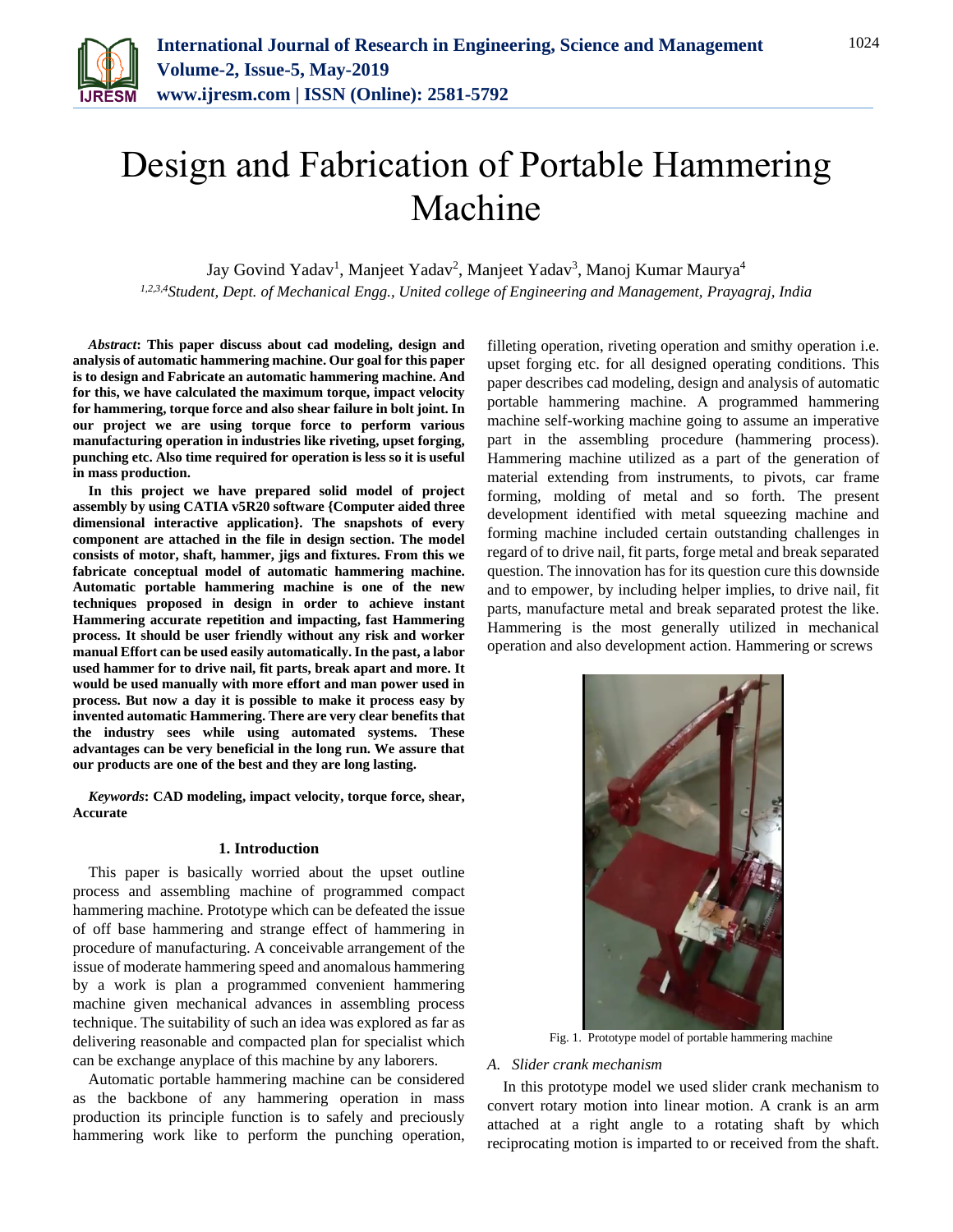

It is used to convert circular motion into reciprocating motion, or vice versa. The arm may be a bent portion of the shaft, or a separate arm or attached to the end of the crank by a pivot is a rod, usually called a connecting rod (con rod). The end of the rod attached to the crank moves in a circular motion, while the other end is usually constrained to move in a linear sliding motion. The term often refers to a human-powered crank which is used to manually turn an axle, as in a bicycle crank set or a brace and bit drill. In this case a person's arm or leg serves as the connecting rod, applying reciprocating force to the crank. There is usually a bar perpendicular to the other end of the arm, often with a freely rotatable handle or pedal attached.

## *B. Objectives of projects*

- Determination of impact velocity and torque force of hammer.
- To determine the time required for the various operations.
- Automation with minimum man power.
- Low initial and operating cost.
- As time required in less useful in mass production.

# *C. Analytical techniques*

Analytical methods can also be used to achieve precise results. Advanced analytical techniques often involve intense mathematical CALCULATION. In addition, the significance of the calculations is often difficult to visualize. The analytical techniques incorporated in this text couple the theories of geometry, CAD Modeling and graphical mechanism analysis. This approach will achieve accurate solutions, yet the CAD modeling of automatic hammering machine graphical theories allow the solutions to be visualized. A significant of automatic hammering machine dedicated to these analytical techniques [1].

# *D. Features*

- Accurate Repetition and Impact.
- User Friendly.
- Easy Maintenance.
- Instant Hammering.
- Fast Hammering Process.
- No Manual Effort.
- Portable System.
- Low Initial Cost.
- Low Tooling Cost.

### **2. Project method and components**

This project has various different design paths to complete our products while matting the objectives. these means we will have to implement and compare our different design to insure the best product on ours at of objectives. This paths have changed as we progressed through our project, and there were few fore seen methods that we expand upon in the design section.

The basic design for automatic hammering machine is to have motor fixed on stand, and then motor shaft is inserted in center hole of the disc. Disc is connected to the hammer rod with the link rod when we supply the dc current to the dc motor by using adopter then the motor shaft start rotating further transmit the spinning motion to the disc by using shaft the first decision is to create an impact force for the respective operation this will help to determine product affordability.

A more efficient yet expensive design would be to have battery instead of adopter. There is bound to be various obstacles and design method to be implemented as projected progressives and will be observed and recorded as they occur.

### *A. Component*

### *1) DC motor*

A DC motor is any of a class of rotational electrical machines that believers coordinate current electrical vitality. ADC wiper gear motor is used which having 30 rpm speed and runs on 96 watt power and transmits 30.55 N-M maximum torque.



Fig. 2. DC motor

### *2) Hammer*

In this project we have used hammer having weight 1.5kg for various operations such as punching, upset forging, riveting, etc. these types of manufacturing operations in manufacturing industries.



# *3) Motor drive shaft*

A drive shaft or Cardin shaft is a mechanical part to transmit torque and revolution, typically used to associate different segments of a drive prepare that can't be associated straightforwardly as a result of separation or the need to take into account relative development between them. The shaft is connected to eccentric disc and is transfers rotational motion from motor to hammer rod.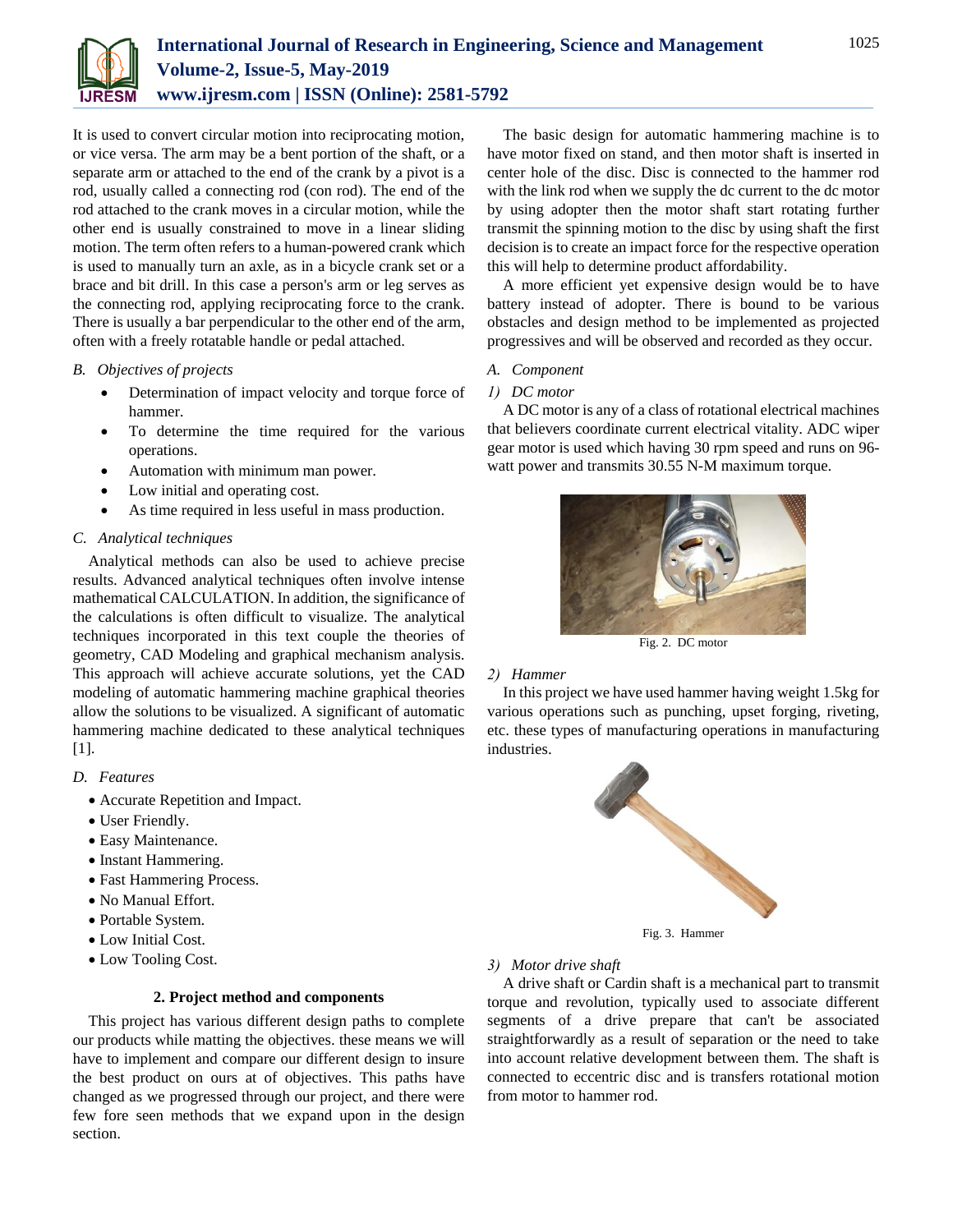

The most reliable design of automatic hammering machine are described below along with their specification in order to show the different existing approaches to the small and portable automatic hammering concept. These data could be useful when performing the initial sizing in the design stage of automatic hammering machine project. Following are 13 designs for initial data collection:

- Total weight  $=6$  kg.
- Hammer weight  $= 1.5$  kg.
- Hammer length =460mm.
- $\bullet$  Hammer stroke height = 186 mm.
- Width  $= 355$  mm.
- $\bullet$  Height = 450 mm.
- $\bullet$  Length = 580 mm.
- $\bullet$  Disc thickness = 1 mm.
- Battery (supply voltage) =12v and 7 Ampere.
- $\bullet$  Motor = DENSO INDIA LTD (SR05950-4772), 30 RPM, 12V. DC motor.
- Diameter of pulley =250 mm.
- Length of link  $rod = 200$ mm.
- Typical operation = Common Riveting for 2 mm rivet.

### **3. Design of Hammering Machine**

*A. Calculations* 

*decreased* 

- *1) To calculate maximum torque by motor motor rating,*  Given Data:
	- $N = 30$  RPM  $I = 8 A$  $V = 12v$  Power Transmitted by Motor,  $P = V \times I$  $= 12 \times 8$  $P= 2 π N T/60$  $T = 30.55$  N-m To find the distance of BA, By Pythagoras theorem  $(AB)$  2 +  $(BC)$  2 =  $(CA)$  2
- $(AB)$  2 + (153) 2 = (420)2  $(AB) = 391.14$  mm
- *2) To find torque force transmitted we have two cases CASE 1: When Hammer Moves Downward.*  Given:  $(BC) = h = 153$  mm = 0.153 mm Maximum torque  $= 30.55$  N-m  $= 30.55 \times 103$  N-mm Length of hammer  $rod = 420$  mm  $= 0.42 \text{ m}$ Torque Force =  $Tmax \times Length$  of hammer rod h  $Tf = 30.55 \times 0.42$  0.153 *CASE 2: When hammer goes upward, torque force will be*
- *3) To find impact velocity of hammer* Given:
	- $H = 153$  mm = 0.153 m
	-

T (time required for one re revolution of  $Disc$ ) = 2 sec.

- So,
- $V = h \times T$
- $V = 0.15 \times 2$

So the impact velocity of hammer is 0.306 m /sec. *Result:*

Thus for riveting of 2mm rivet calculated the impact velocity is 0.306 m/sec with a torque force of 83.86 N-m is sufficient and it is calculated successfully [4].

*4) To calculate shear stress in bolted joint* 

We have bolted joints so there is torsional shear stress in joints,

- We have,
- $T = 30.55$  N-m.
- $D =$ Diameter of bolt 10 mm.
- $J =$  polar moment of inertia



*Result:*

As the standard permissible value of shear stress for M10 bolt is  $396.8 \times 103$  N/mm<sup>2</sup> and the calculated value of shear stresses is  $311.73 \times 103$  N/m<sup>2</sup> so Therefore the value of shear stress is less than permissible shear stress the design is safe [4].

### **4. Advantages and disadvantages and applications**

- *A. Advantages* 
	- Available in wide variety of sizes.
	- Maintain good control and required force.
	- Low cost.
	- Save man power.
	- Saves time.
	- Time delay can be achieved easily.
	- Mass production.

### *B. Disadvantages*

- This mechanism is only suitable for few operations.
- As torque force required is more there is difficult to find the motor to achieve the required torque.